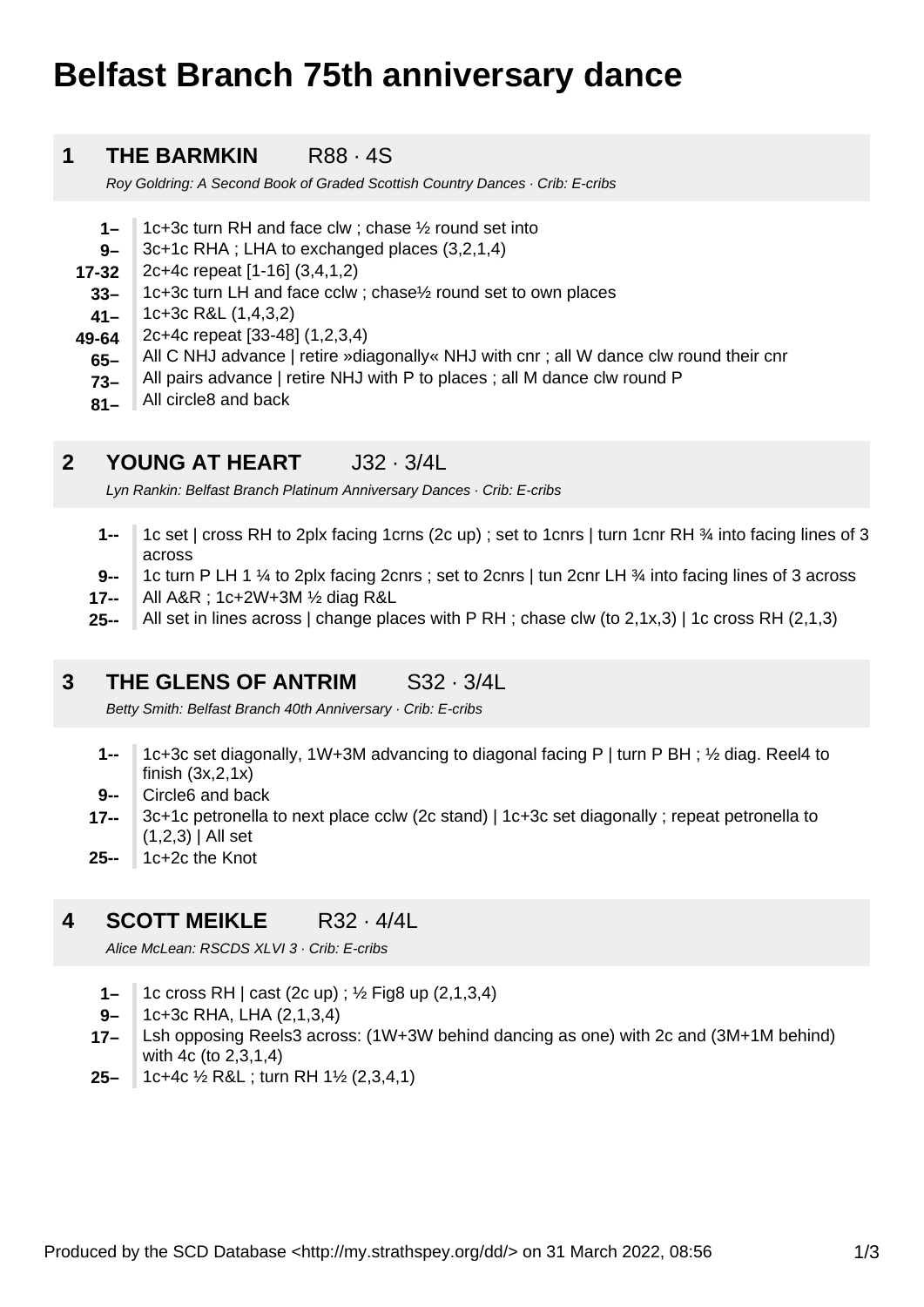# **5 ALAN J SMITH** J32 · 3/4L

Andrew Smith: RSCDS XLV 3 · Crib: E-cribs

- **1–** 1c set | dance down the middle and out through 2pl (2c up) ; 1M+3M & 1W+3W turn EH into DTr position (1c briefly join NH)
- **9–** 2c+1c+3c DTr, at end 1c turn R about to face 1cnr
- **17–** Turn CPCP, but at the end cross RH to (2,1,3)
- **25–** All Circle6 and back (2,1,3)

### **6 MY FRIEND JOE** S32 · 3/4L

Robert M Campbell: RSCDS XXXVIII 2 · Crib: E-cribs

- **1–** 1M+2W set adv & turn BH ¾ and pivot R **while{4}** 1W+2M chase cclw half round them, all finish on midline facing P;  $1c+2c$  set | turn RH  $\frac{3}{4}$  into
- **9–** 2c+1c Allemande {6}, finish facing up RHJ | 1c cast and 2c lead up with loop to (2,1,3)
- **17–** All adv {1}, retire {1} | cross RH, to sidelines ; 1c+3c circle4 L (2x,1x,3x)
- **25–** All adv {1}, retire {1} | cross LH, to sidelines ; 2c+1c circle4 R

#### **7 HOOPER'S JIG** J32 · 3/4L

Miss Milligan's Miscellany of Scottish Country Dances · Crib: E-cribs

- **1–** All clap, 1c cross Rsh and cast off one (2c up) ; 1c+3c RHA
- **9–** All clap, 1c cross back Rsh, cast up to own place (2c down) ; 1c+2c LHA
- **17–** 1M+3W change places RH | 1W+3M change RH, **while{2}** 1M+3W dance a Rsh loop ; 1M+3W cross back RH **while{2}** 1W+3M loop | 1W+3M cross back LH, 1W to 2pl **while{2}** 1M casts to 2pl (2c up)
- **25–** 2c+1c R&L

#### **8 THE FREEDOM REEL** R32 · 3/4L

Lyn Rankin: After the Rain · Crib: MiniCribs

- **1-8** 1s+2s+3s dance RSh reels of 3 on the side. 1L finishes facing out.
- **9-16** 1L followed by 1M dance behind 2L+3L to finish in 3rd place opposite sides facing up (2s+3s step up bars 11-12), 1s+3s set & change places RH on sides (1s finish with polite turn)
- **17-20** 1L dances 1/2 Fig of 8 round 2s **while** 1M dances 1/2 Fig of 8 round 3s, to finish in middle shoulder to shoulder facing opposite sides
- **21-24** 1L+2s & 1M+3s dance RH across, 1s finish facing 1st corners
- **25-32** 1s dance Hello-Goodbye setting (6 bars), all clap twice on last 2 bars 2 1 3

# **9 CHERRYBANK GARDENS** S32 · 3/3L

John Drewry: Thirty Popular Dances, Volume Two · Crib: E-cribs

- **1–** 1c+2c set | Petronella in tandem ; repeat (2x,1x,3)
- **9–** 2c+1c set | 2c cross RH **while{2}** 1c turn LH ¾ ; 2c+1W & 1M+3c RHA (Teapots) to sidelines  $(2.1.3)$
- **17–** 1c+3c S&Link ; 3c+1c Circle4 left, end 3c facing 1c for
- **25–** Gr-Chain (2c cross to start) (2, 3, 1)